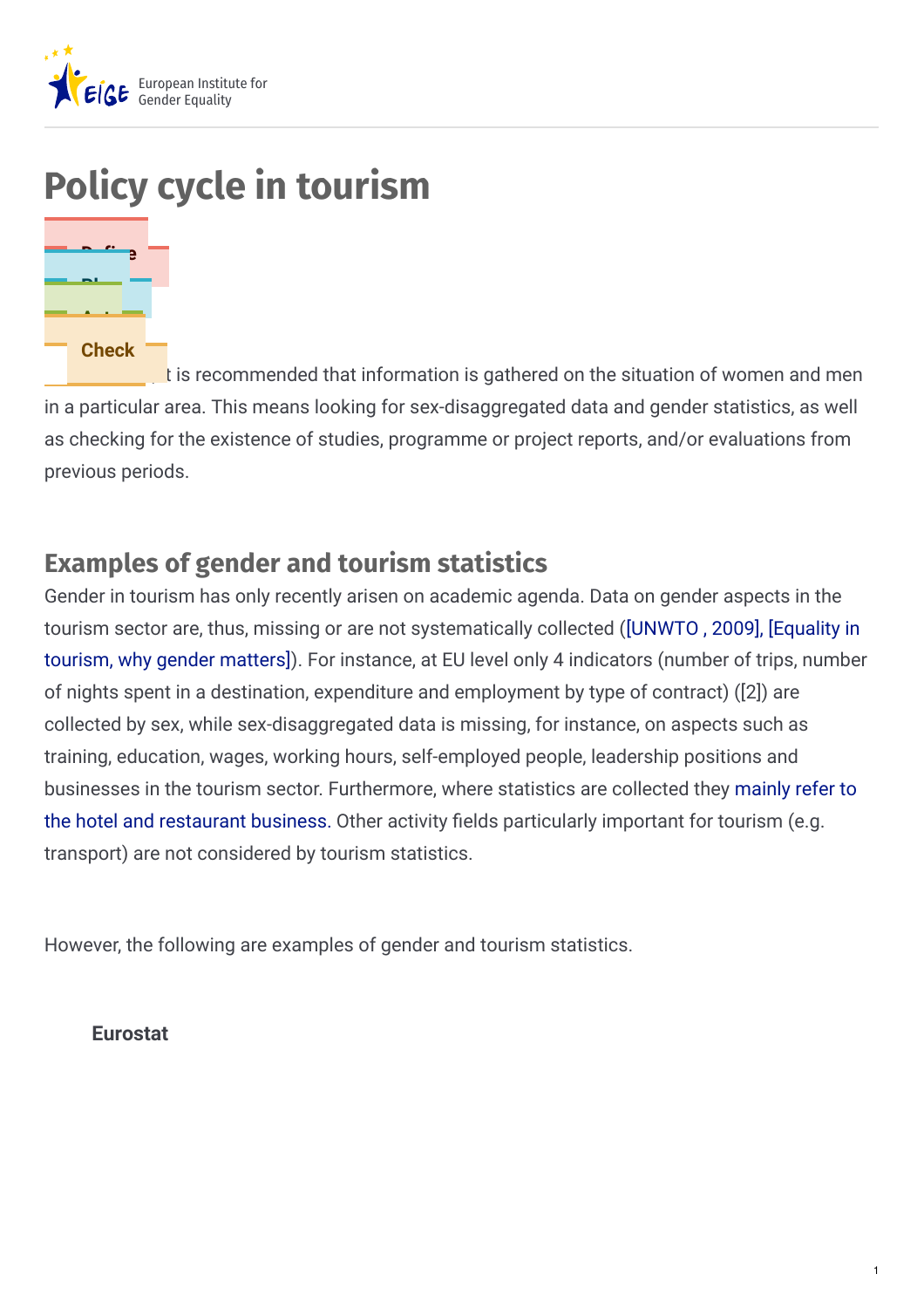Eurostat provides [harmonised](http://ec.europa.eu/eurostat/web/tourism/data/database) data collected by the Member States in concerning European statistics on tourism. Available statistics include data on residents' (for the population aged 15 years and over) tourism demand: participation, trips, nights and expenditure. The database on tourism includes sex-disaggregated data on employment in the tourism sector (employed in accommodation and food service activities) and tourism performance (nights spent). All tourism nights are those spent by residents, aged 15 or over, outside their usual environment for personal or professional/business purposes. A tourism night (or overnight stay) is each night that a guest actually spends (sleeps or stays) or is registered (his/her physical presence there being unnecessary) in a collective accommodation establishment or in private tourism accommodation.

### **Examples of studies, research and reports**

### **Baum T., Cheung, C., 2015 - Women in tourism and hospitality: unlocking the potential in the talent pool**

This white [paper](https://docplayer.net/7833539-Hospitality-industry-white-paper-women-in-tourism-hospitality-unlocking-the-potential-in-the-talent-pool.html) was produced by the Hospitality Industry Pipeline (HIP) Coalition, which brings together leading members of the industry and non-government organisations (NGOs) to identify, share and promote best practice in recruitment, employment, diversity and inclusion, to address shortages in the talent pipeline. The White Paper analyses the barriers to gender diversity in tourism and hospitality and develops recommendations to unlock the potential that women offer within the sector's talent pool. The Paper also examines the 2 primary propositions for gender equality within the tourism and hospitality sector (the moral imperative and the business case) and aims to demonstrate the financial gains associated with providing more opportunities for women in leadership positions in this sector.

### **Munar et al., 2015 - The gender gap in the tourism academy: statistics and indicators of gender equality**

Munar A. M., Biran A., Budeanu A., Caton K., [Chambers](http://eprints.bournemouth.ac.uk/22373/1/FINAL GenderGapReport_WWFD (1).pdfhttp://eprints.bournemouth.ac.uk/22373/1/FINAL GenderGapReport_WWFD (1).pdf) D., Dredge D., Gyimóthy S., Jamal T., Larson M., Lindström K. N., Nygaard L., and Ram Y., 2015 - The gender gap in the tourism academy: statistics and indicators of gender equality

This study is part of an ongoing research project entitled While Waiting for the Dawn, which explores the role that gender plays in the lives of women scholars and students in the tourism academy. This report maps gender equality in the tourism academy through a series of key indicators that reflect leadership in the field.

### **Nordisk Union Hotel, Restauration, Catering og Turisme, 2015 - Not on the menu! Sexism and sexual harassment in the Nordic tourism industry**

The aim of the [report](http://www.nikk.no/wp-content/uploads/Not-on-the-menu-broshure.pdf) is to provide information and strategies on how to raise awareness and combat sexism and sexual harassment at the workplace.

**World Travel & Tourism Council, Oxford Economics, 2014 - Gender equality and youth employment: travel and tourism as a key employer of women and young people**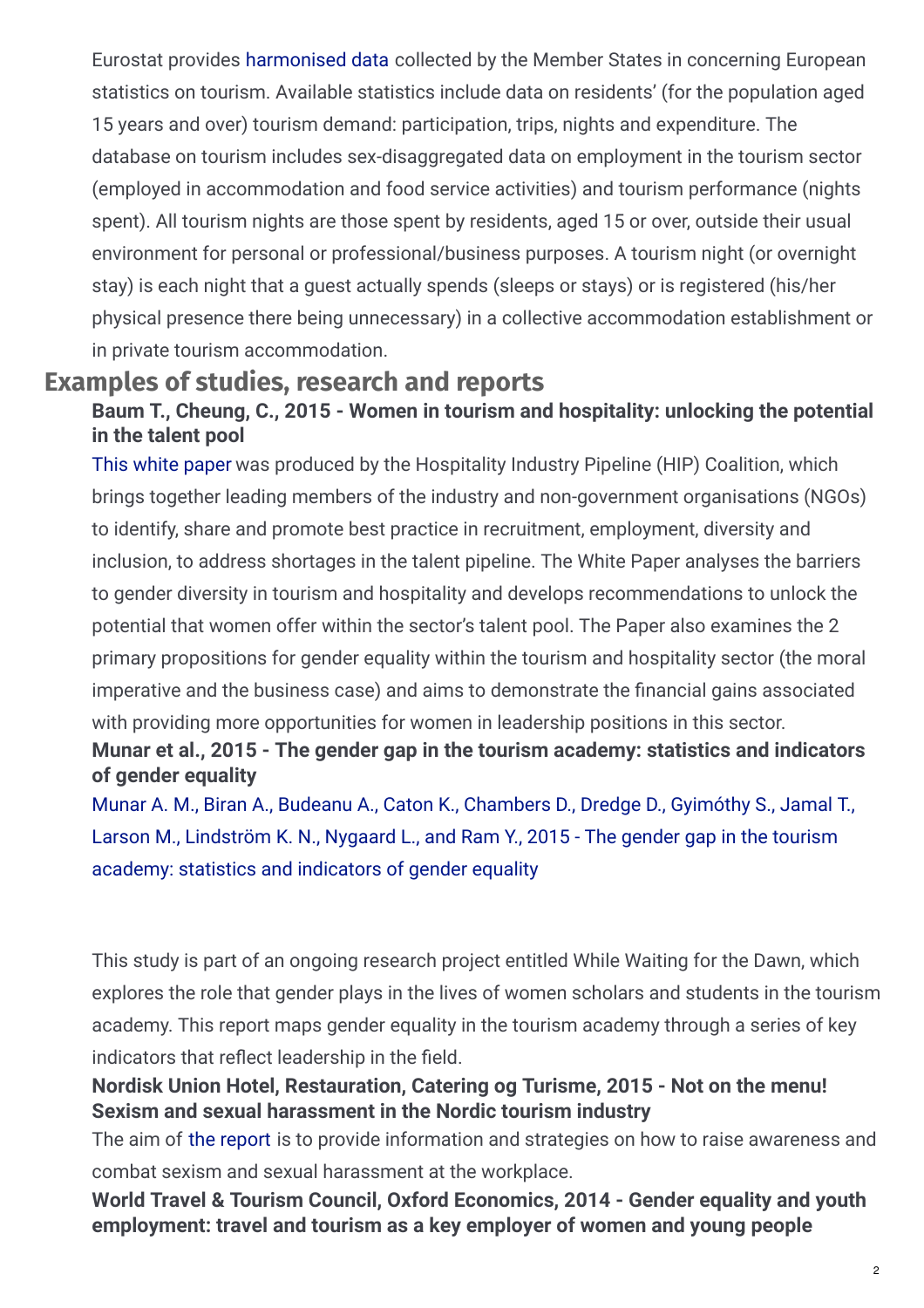In order to better understand the role that women and youth play in the travel and tourism industry, WTTC and Oxford Economics conducted an analysis of employment in this sector relative to the overall economy on the bases of gender and age. Considering that unemployment is usually most pronounced among women and young people, a close examination of the travel and tourism's employment composition can illustrate how the industry meets key employment needs in various global markets. The research focused on 5 countries: Australia, France, Germany, South Africa, and Turkey as they cover a wide geographic range, represent both mature and emerging tourism markets and for each there is also sufficient data availability to allow accurate and comparable analysis.

### **European Commission, 2014 - Economic impact and travel patterns of accessible tourism in Europe**

The main aim of the [study](https://ec.europa.eu/growth/content/economic-impact-and-travel-patterns-accessible-tourism-europe_en) is to better understand demand for accessible tourism in order to guide policy-making in this field. For this purpose, 5 main research objectives were identified: to examine the current and future demand for accessible tourism in Europe and beyond; to investigate the travel patterns and behaviours of, and information provision for people with access needs; to evaluate the tourist experience across different tourism sectors from demand and supply-side perspectives; to estimate the current and future economic contribution of accessible tourism and its impact on employment; to propose recommendations and success factors to improve the supply of accessible tourism offers. The report includes a specific section on gender.

### **Baum, T., 2013 - International perspectives on women and work in hotels, catering and tourism**

International [perspectives](http://www.ilo.org/wcmsp5/groups/public/---dgreports/---gender/documents/publication/wcms_209867.pdf) on women and work in hotels, catering and tourism, International Labour Office. Bureau for Gender Equality Sectoral Activities Department, working paper 1/2013.

This working paper highlights the structural and cultural issues that determine the roles that women play within the HCT workforce and the strategies which can make a difference to their status and opportunities within the industry. Some of these issues relate to occupational sex segregation, wage parity, career opportunities, the role of women within microenterprises and the informal hotel/catering/tourism economy.

### **Equality in tourism, 2013 - Sun, sand and ceilings: women in the boardroom in the tourism industry**

The [report](http://equalityintourism.org/wp-content/uploads/2013/07/Sun_Sand_Ceiling_F.pdf) addresses 4 key questions: What is the problem? Why does this matter for the tourism industry? Why does this problem exist? What is being done to tackle the problem? The report closes with a series of recommendations on how gender balance in the boardrooms of tourism companies can be improved.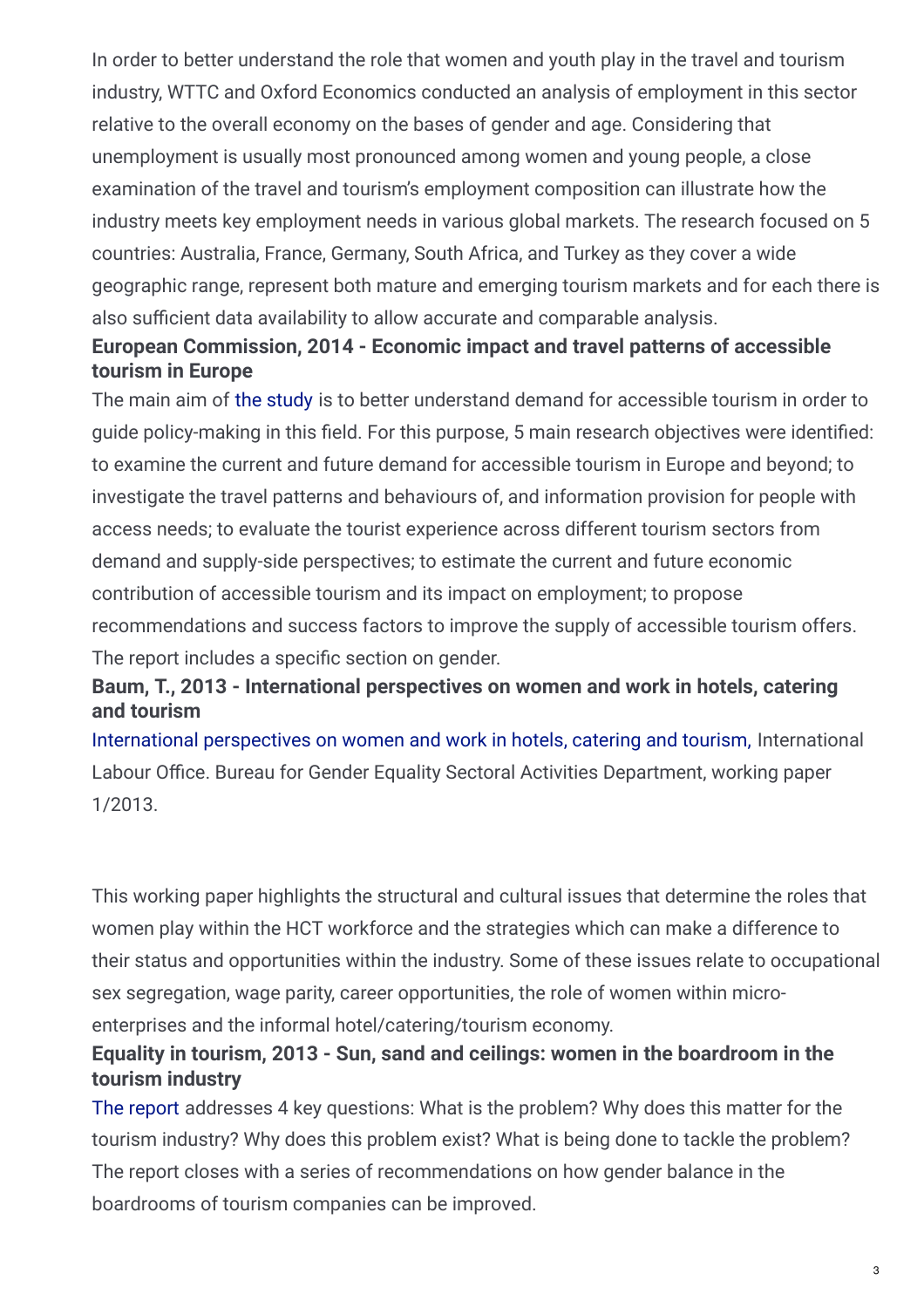### **European Commission, 2013 - Flash eurobarometer: attitudes of Europeans towards tourism**

The [survey](http://ec.europa.eu/public_opinion/flash/fl_370_en.pdf) was designed to explore a range of aspects surrounding holidays in 2012 and 2013, in particular: respondents' motivation for going on holiday in 2012; information sources and tools used to research and organise holidays; respondents' travel profile, preferred destinations and holiday types; satisfaction with various aspects of holidays in 2012; plans for holidays in 2013, including the potential impact of the current economic crisis on those plans. The study offers a brief picture of gender differences in tourism patterns.

This [paper](http://www.chios.aegean.gr/tourism/VOLUME_6_No1_art06.pdf) focuses on examining how factors like family responsibilities, dominance of spouse and/or family and employment status, are perceived by males and females as constraints in making decisions related to travel for leisure. The main research question addressed in this research is whether gender affects decision-making related to leisure travel. **Khan S., 2011 - Gendered leisure: are women more constrained in travel for leisure?**

### **Ferguson L., 2011 - Promoting gender equality and empowering women? Tourism and the third millennium development goal (MDG3)**

The [article](http://www.tandfonline.com/doi/pdf/10.1080/13683500.2011.555522) analyses the claim that tourism can contribute to MDG3 by reviewing the research on the impact of tourism employment on gender relations and the tensions and complexities this presents. The paper presents a critical overview of global gender and tourism policies, focusing on the World Tourism Organisation and the World Bank. It concludes by arguing that while tourism development may, in theory, contribute to gender equality and women's empowerment, a substantive reframing of policies is required in order to be able to maximise this potential.

### **Peeters W. J. L., 2009 - Baseline research agenda. UNWTO taskforce women empowerment in tourism**

The [report](https://www.unwto.org/archive/global/publication/baseline-research-agenda-unwto-task-force-women-tourism) analyses the main issues and gaps in gender equality in the tourism sector. The report also includes a database of professional and academic literature on gender equality in the tourism sector.

### **Ferguson L., 2009 - Analysing the gender dimensions of tourism as a development strategy.**

Combining literature reviews, analysis of policy documents and primary research, the [article](http://eprints.ucm.es/10237/1/PP_03-09.pdf) aims to provide an overview of the potential of tourism to gender equality and women's empowerment, and of the tensions and complexities this presents. It concludes by offering some tentative policy recommendations and an agenda for future research. Using the third millennium development goal  $-$  gender equality and women's empowerment  $-$  as its focus, the paper explores this theme from a critical perspective informed by feminist approaches to development.

### **Global report on women in tourism, 2010**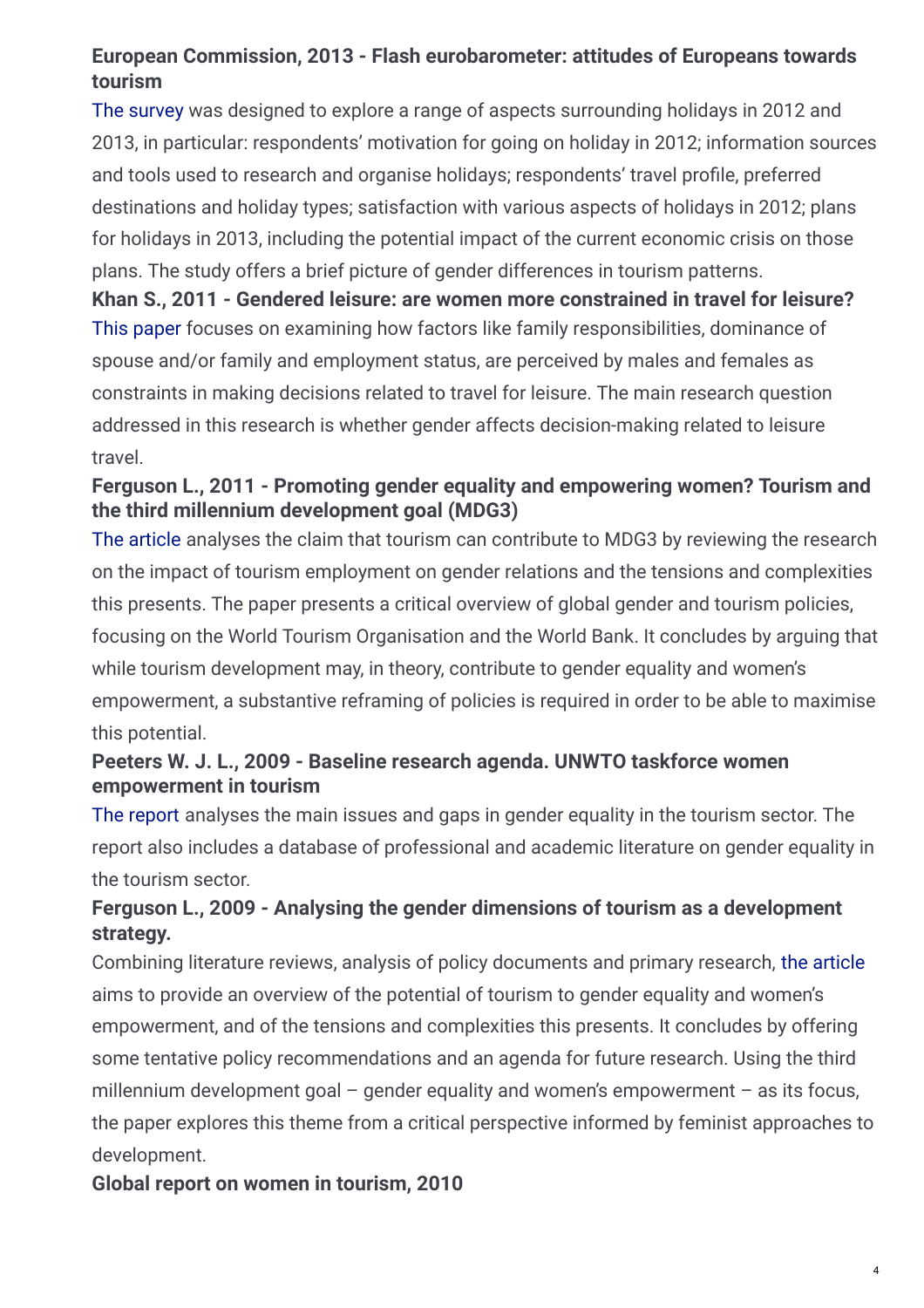The UNWTO global report on women in [tourism](https://www.unwto.org/archive/global/publication/global-report-women-tourism-2010) presents a set of indicators that can be used to monitor tourism policies from a gender perspective. The overarching vision for the global report on women in tourism is to promote women's empowerment and protect women's rights through better tourism work. This report attempts to address the gap in knowledge by taking the first steps towards the development of indicators and a monitoring framework that can be used to assess the degree to which tourism is advancing the needs of women in the developing world.

# **Examples of gender analysis**

### **Canadian International Development Agency - Gender and development checklist for tourism**

The [checklist](http://www.neda.gov.ph/wp-content/uploads/2015/07/HGGT Final.pdf) provides indications on how to analyse gender aspects in the tourism field. Philippine commission on women, protected areas and wildlife bureau, Department of Environment and Natural Resources, 2013 - Gender-responsive toolkit on ecotourism **Philippine commission on women, protected areas and wildlife bureau, 2013 - Gender-responsive toolkit on ecotourism planning and management**

planning and management.

The [toolkit](http://library.pcw.gov.ph/sites/default/files/gender_responsive_toolkit_ecotourism.pdf) provides a checklist for gender analysis in the ecotourism field with a particular focus on entrepreneurship policies in this sector.

# **Example of a gender impact assessment**

This equality impact [assessment](https://www.gov.uk/government/uploads/system/uploads/attachment_data/file/84158/Tourism_EIA_June_2008c.pdf) (EIA) covers the 6 strands of diversity (race, disability, gender, sexual orientation, religion and belief, and age) and reviews DCMS' tourism functions and interventions. The EIA focuses primarily on DCMS' direct interventions and annual spend in 2008 of some £55 million. However, it takes account of the work of other government departments with responsibilities for policies and legislation impacting on the industry. Partners in the public and private sector are also subject to equality legislation, as both employers and providers of good services and facilities. **Department for Culture, Media and Sport (DCMS) of the UK Government, 2008 - Equality impact assessment, Winning: a tourism strategy for 2012 and beyond**

# **Examples of stakeholders that can be consulted**

### **World Tourism Organisation**

UN body in [charge](https://www.unwto.org/) of implementing the UN programme on women empowerment in tourism. **Gender responsible tourism**

[Network](http://www.g-r-t.org/index.php/en/about-us/our-vision) of experts on gender and tourism.

For a more detailed description of how gender can be mainstreamed in this phase of the policy cycle, visit the EIGE's Gender [Mainstreaming](http://eige.europa.eu/gender-mainstreaming/) Platform.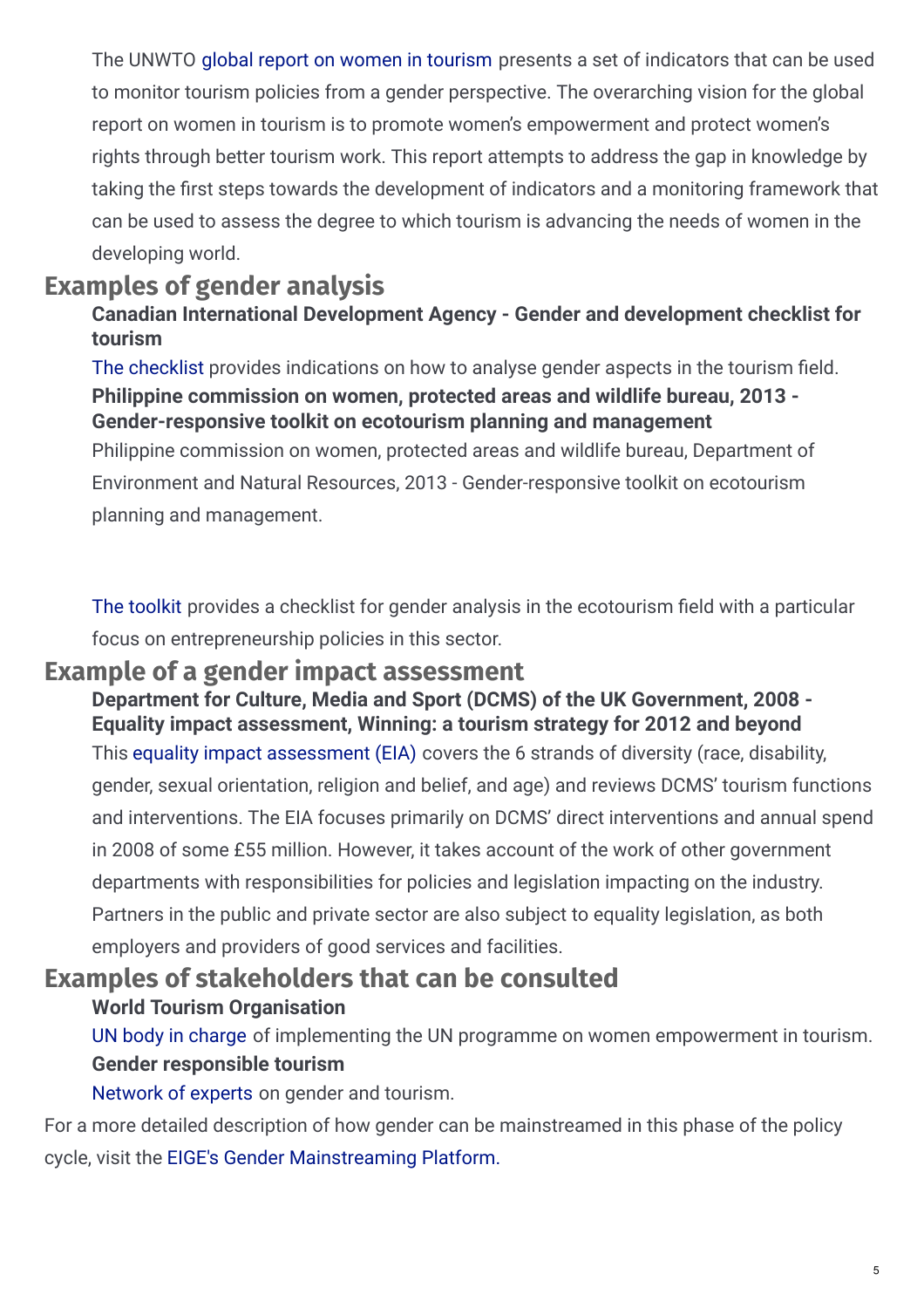In this phase, it's appropriate to analyse budgets from a gender perspective. Gender budgeting is used to identify how budget allocations contribute to promoting gender equality. Gender budgeting brings visibility to how much public money is spent for women and men respectively. Thus, gender budgeting ensures that public funds are fairly distributed between women and men. It also contributes to accountability and transparency about how public funds are being spent.

# **Example of gender budgeting in tourism**

### **Council of Europe, Gender budgeting: practical implementation, 2009**

The focus of this [publication](https://rm.coe.int/1680599885) is to act as a guide to the practice of gender budgeting. This handbook assumes an understanding of gender, the objectives of a gender equality strategy, the ways in which gender inequality is manifest, the need for structural change in order to tackle unintentional gender bias and the basics of gender mainstreaming as a strategy to address gender equality. Even though not referring only to tourism, this sector is one of the fields used as an example for applying gender budgeting.

### **Council of Europe, Gender budgeting, 2005**

The [report](https://rm.coe.int/1680596143) includes a detailed analysis of the gender budgeting methodology as well as examples of public authorities implementing a gender budgeting process. Among the public authorities considered, some focus on tourism (e.g. Sport division in Culture Tourism and Sport within the Scottish Executive or the industry, trade and tourism department within the Basque Executive).

## **Examples of indicators for monitoring gender and tourism Percentage of employed people in tourism sector by sex**

Women's participation in the overall tourism workforce in the EU-28 is relevant. The figure may be derived from the percentage of women employed in [accommodation](http://ec.europa.eu/eurostat/data/database?node_code=tour_lfs6r2) and food services activities, based on Eurostat data. [According](http://ec.europa.eu/eurostat/data/database?node_code=lfsa_egan22d) to recent data (2014), tourism activities in the accommodation and food services sector accounted for almost 10 million jobs, or 4.5% of total EU employment. Women involved in the accommodation and food services activities in the EU-28 represented 54% of the total. In addition, around 400,000 women are involved in travel agency, tour operator reservation services and related activities, around 63% of the total employed.

Data are available on the Eurostat database (Eurostat database on Tourism, table Employed persons and employees by sex and [full-time/part-time](http://ec.europa.eu/eurostat/data/database?node_code=tour_lfs6r2) activity (NACE Rev. 2), and Eurostat, LFS, table [Employment](http://ec.europa.eu/eurostat/data/database?node_code=lfsa_egan22d) by sex, age and detailed economic activity (from 2008 onwards, NACE Rev. 2, 2-digit level) . **Number of nights spent by sex**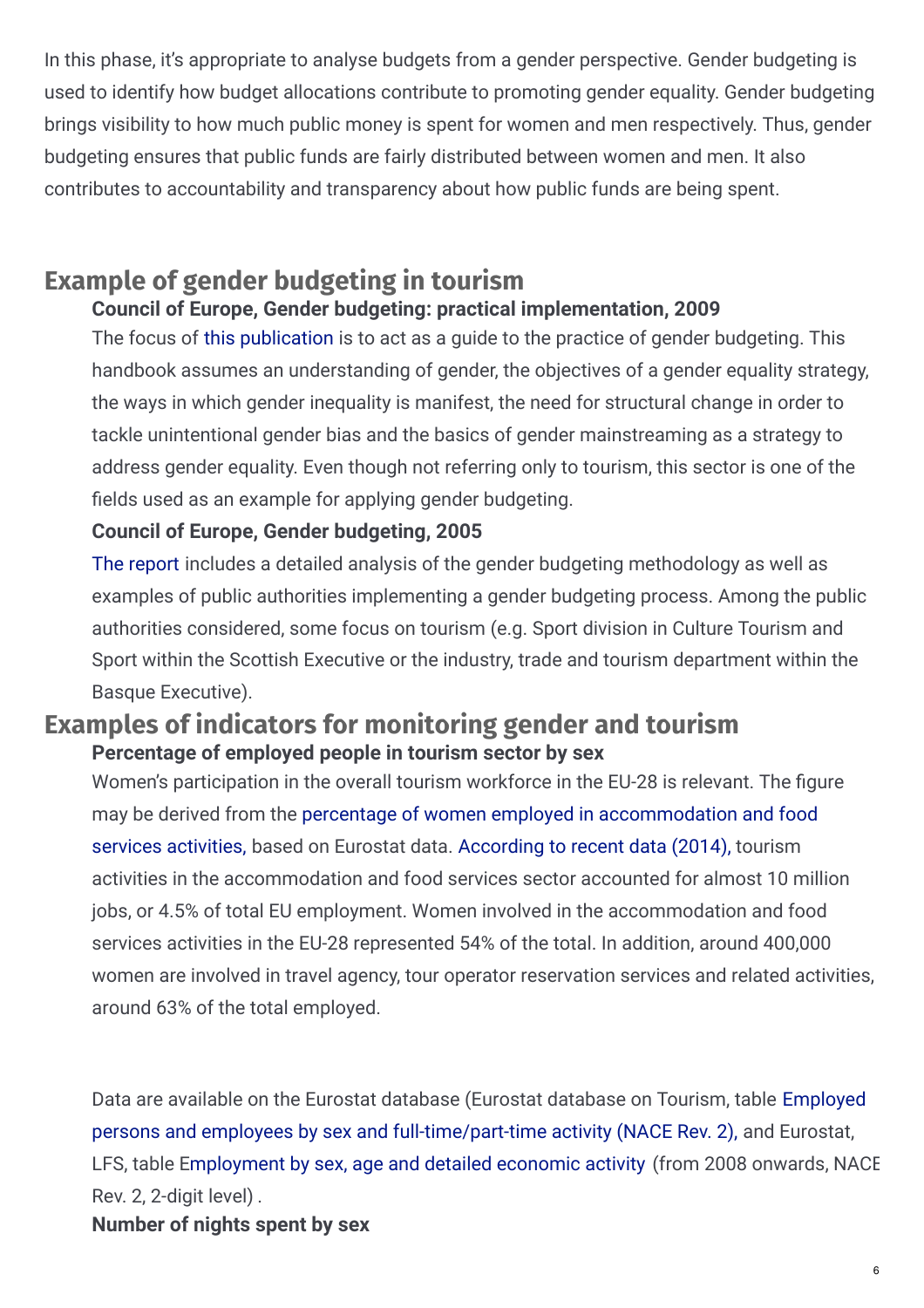The figures refer to the nights spent by residents, aged 15 or over, outside their usual environment for personal or professional/business purposes. A tourism night (or overnight stay) is each night that a guest actually spends (sleeps or stays) or is registered (his/her physical presence there being unnecessary) in a collective accommodation establishment or in private tourism accommodation. It provides a measure of the performance of tourism activity.

In 2013 in the EU-28, women spent around 3.2 million nights for travel, representing 51% of the total nights spent for travel. 96% are spent for personal reasons (for men the figure is 88.5%), while only 4% are spent for professional reasons (11.5% for men). Data are available on the Eurostat database on Tourism [\(Eurostat,](http://ec.europa.eu/eurostat/data/database?node_code=tour_dem_tnsex) table Number of nights spent by sex).

### **Example of procurement**

**European Commission, 2010 - Buying social: a guide to taking account of social considerations in public procurement.**

The purpose of this [guide](https://op.europa.eu/en/publication-detail/-/publication/cb70c481-0e29-4040-9be2-c408cddf081f) is (a) to raise contracting authorities' awareness of the potential benefits of Social Responsible Public Procurement (SRPP) and to explain in a practical way the opportunities offered by the existing EU legal framework for public authorities to take into account social considerations in their public procurement, thus paying attention not only to price but also to the best value for money. SRPP means procurement operations that take into account one or more of the following social considerations: employment opportunities, decent work, compliance with social and labour rights, social inclusion (including people with disabilities), equal opportunities, accessibility design for all, taking account of sustainability criteria, including ethical trade issues and wider voluntary compliance with corporate social responsibility (CSR). Even though not specifically designed for tourism, it can be also used in the tourism sector.

For a more detailed description of how gender can be mainstreamed in this phase of the policy cycle, visit the EIGE's Gender [Mainstreaming](http://eige.europa.eu/gender-mainstreaming/) Platform.

In the implementation phase of a policy or programme, ensure that all who are involved are sufficiently aware about the relevant gender objectives and plans. If this is not the case, set up briefings and capacity-building initiatives according to staff needs. Think about researchers, proposal evaluators, monitoring and evaluation experts, scientific officers, programme committee members, etc.

# **Examples of capacity-building initiatives about gender in tourism Malta Tourism Authority (2013) - Diversity management practices: training handbook.**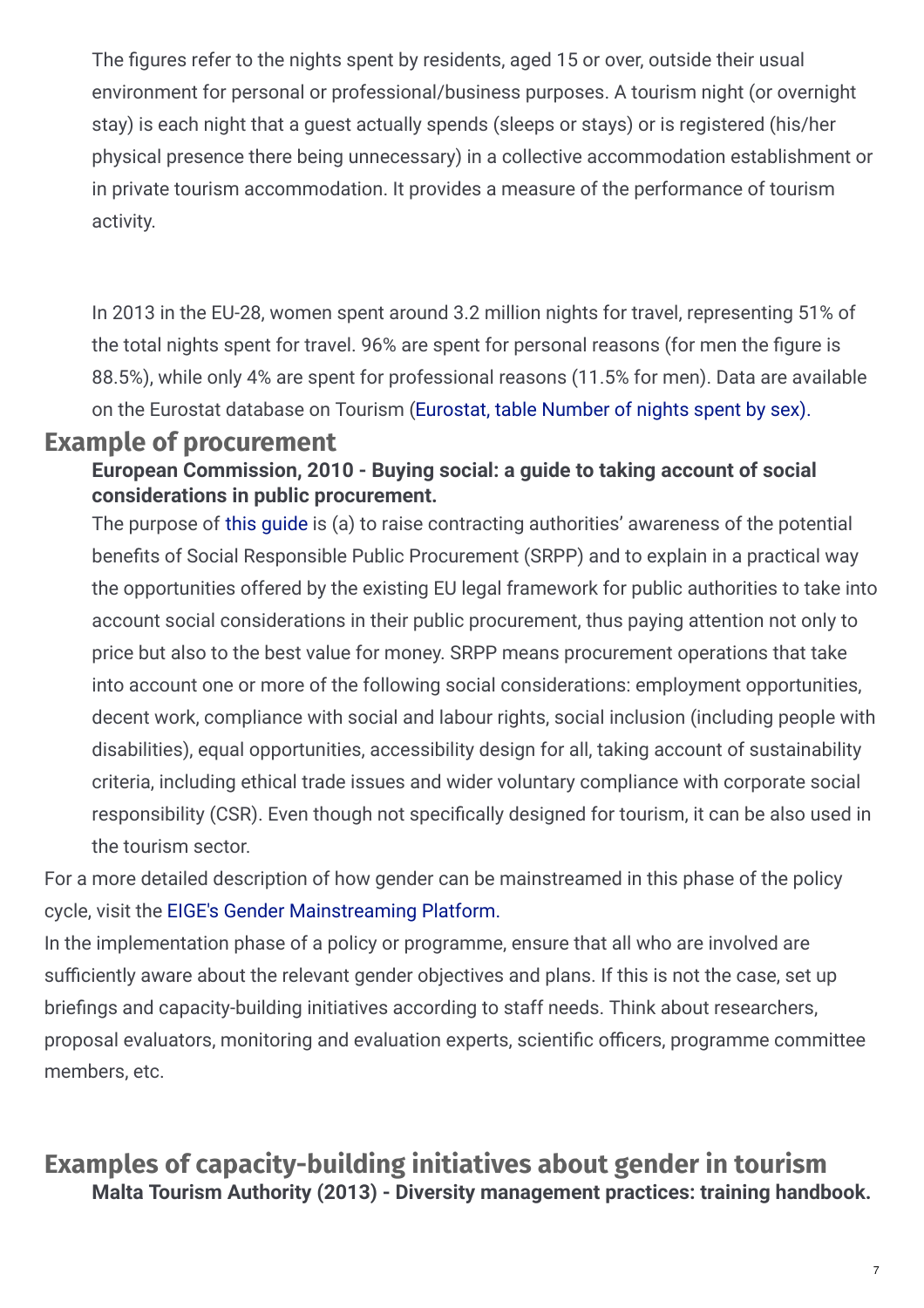This [handbook](https://eige.europa.eu/gender-mainstreaming/policy-areas/tourism/policy-cycle?lang=cs) is part of the strategic response to develop the skills and build the needed competencies within the tourism industry to deal with diversity. Even though the guide does not focus purely on gender, gender is considered to be one of the diversity factors. Therefore, the guide includes different indications on how to ensure gender equality within the tourism industry.

The manual aims to support the development of diversity management training across the whole spectrum of tourism establishments. The manual considers gender as one of the primary dimensions of diversity in the tourism sector and, thus, pays particular attention to how to consider it in management policies and practices in this sector. **Malta Tourism Authority (2013) - Managing diversity. A manual for the tourism sector.**

### **Women Entrepreneurs in Rural Tourism training handbook, 2012**

The guide was produced within the project Women [Entrepreneurs](https://csti-cyprus.org/projects/wert/) in Rural Tourism (WERT) involving partners from Cyprus, Greece, the UK and Norway. The WERT training programme was specifically developed in order to enhance the business and managerial skills of women entrepreneurs in rural tourism. The handbook includes the following training units: how to develop your business through marketing; how to use financial information to manage your business; how to develop a sustainable business; ideas from Europe.

The guide is available through subscription to the WERT community.

### **ILO, 2011 - Toolkit on poverty reduction through tourism**

The aim of this [toolkit](http://www.ilo.org/wcmsp5/groups/public/---ed_dialogue/---sector/documents/instructionalmaterial/wcms_162289.pdf) is to highlight how tourism can be a driver of poverty reduction. The toolkit outlines the background to poverty reduction approaches and summarises recent developments in tourism and provides a vision for a more inclusive, pro-poor tourism industry. The toolkit includes a specific section on women in the tourism sector and how tourism can empower women.

### **UNWTO, 2011 - Sustainable tourism for development. Guidebook**

The [guidelines](http://www.provincia.pisa.it/uploads/2013_11_7_09_48_11.pdf) provide indications on how to enhance capacities for sustainable tourism for development, in developing countries. Even though not referring exclusively to gender, gender issues are considered to be an essential component of sustainable tourism.

### **World Tourism Organisation, 2001 - Protection of children from sexual exploitation in tourism. Tourism training module**

The purpose of this [tourism](https://www.e-unwto.org/doi/book/10.18111/9789284404988) training module is to assist educators in integrating the subject of sexual exploitation of children in tourism into existing curricula of higher tourism education and training institutions. Both modules are designed to be adaptable to local needs, not only where language is concerned; they are above all meant to be flexible in content and implementation. The training module also tackles gender issues.

# **Examples of gender language in tourism**

**GenTour: awareness-raising campaign on gender differences in tourism**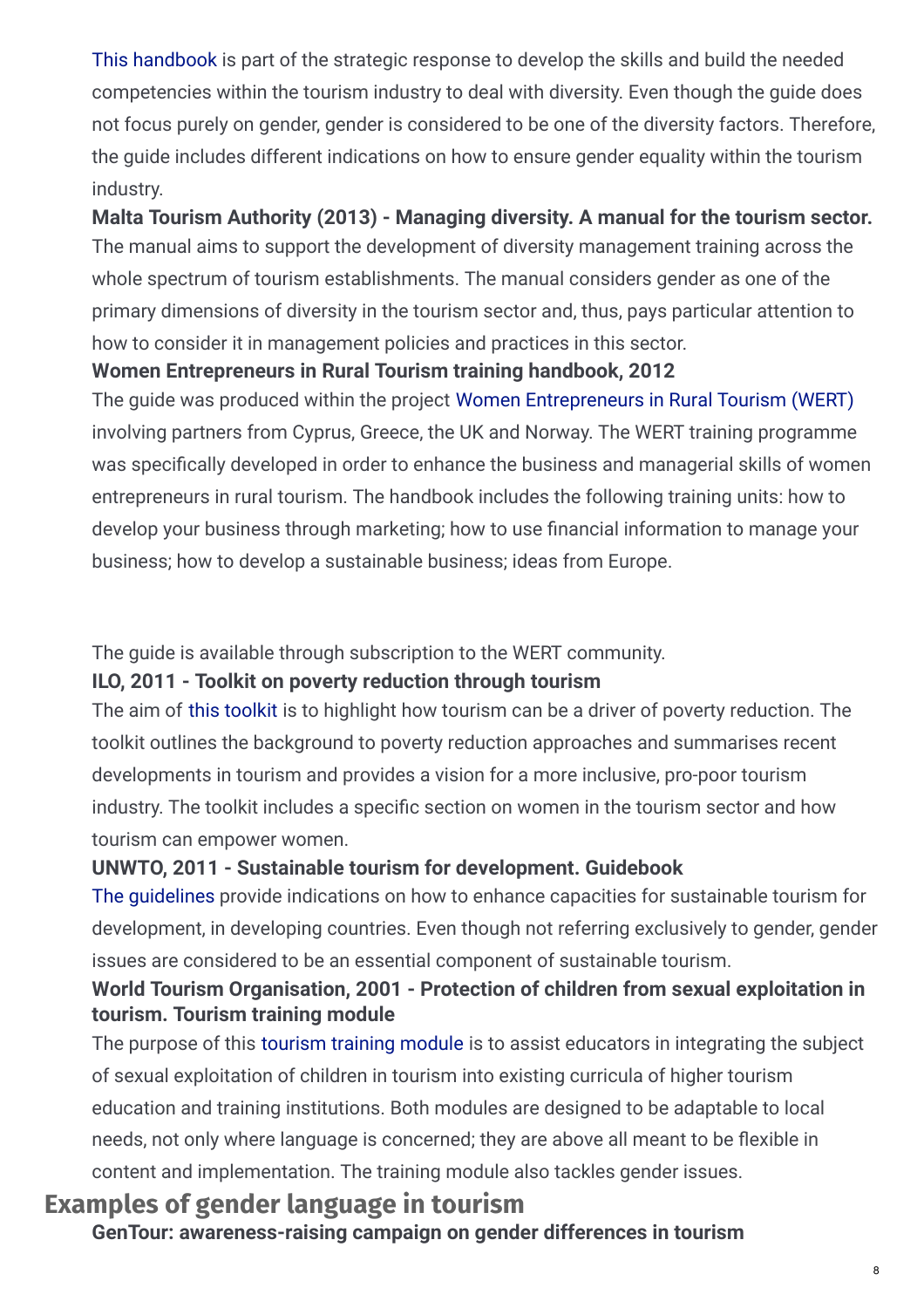Within the project GenTour, directed by the University of Aveiro (PT) and involving different EU (e.g. Portugal, Spain, UK) and non-EU countries (e.g. Brazil), an awareness-raising campaign was produced. This campaign, disseminated across several media in the project countries, was aimed at raising awareness not only of the tourism sector but also of society at large about gender equality issues.

### **Malta Tourism Authority (2013) - Diversity management within the Maltese tourism industry – work–life measures**

The video aims to raise awareness on work–life balance in the tourism industry in Malta. Since women constitute the largest share of [employees](http://www.diversityintourism.com/downloads) in the tourism sector in Malta and considering their role in family care and domestic work, the video is particularly relevant for promoting gender in the tourism sector.

For a more detailed description of how gender can be mainstreamed in this phase of the policy cycle, visit the EIGE's Gender [Mainstreaming](http://eige.europa.eu/gender-mainstreaming/) Platform.

A policy cycle or programme should be checked both during – monitoring, and at the end – evaluation, of its implementation.

Monitoring the ongoing work allows for the follow-up of progress and remedying unforeseen difficulties. This process should take into account the indicators delineated in the planning phase and realign data collection based on those indicators.

At the end of a policy cycle or programme, a gender-sensitive evaluation should take place. Make your evaluation publicly accessible and strategically disseminate its results to promote its learning potential.

## **Example of monitoring and evaluation on gender in tourism UN Women, UNWTO, 2011 - Global Report on Women in Tourism 2010**

The global report on women in [tourism](https://www.unwto.org/archive/global/publication/global-report-women-tourism-2010) 2010 is a first attempt to develop a quantitative framework for monitoring the status of women working in tourism across the globe. Its focus is on tourism in developing regions. The objectives of the report were to: i) establish a set of indicators and an indicator framework that could be used to monitor the performance of tourism as a tool for women's empowerment; and ii) to use the indicators to assess the extent to which tourism is advancing the needs of women in the developing world.